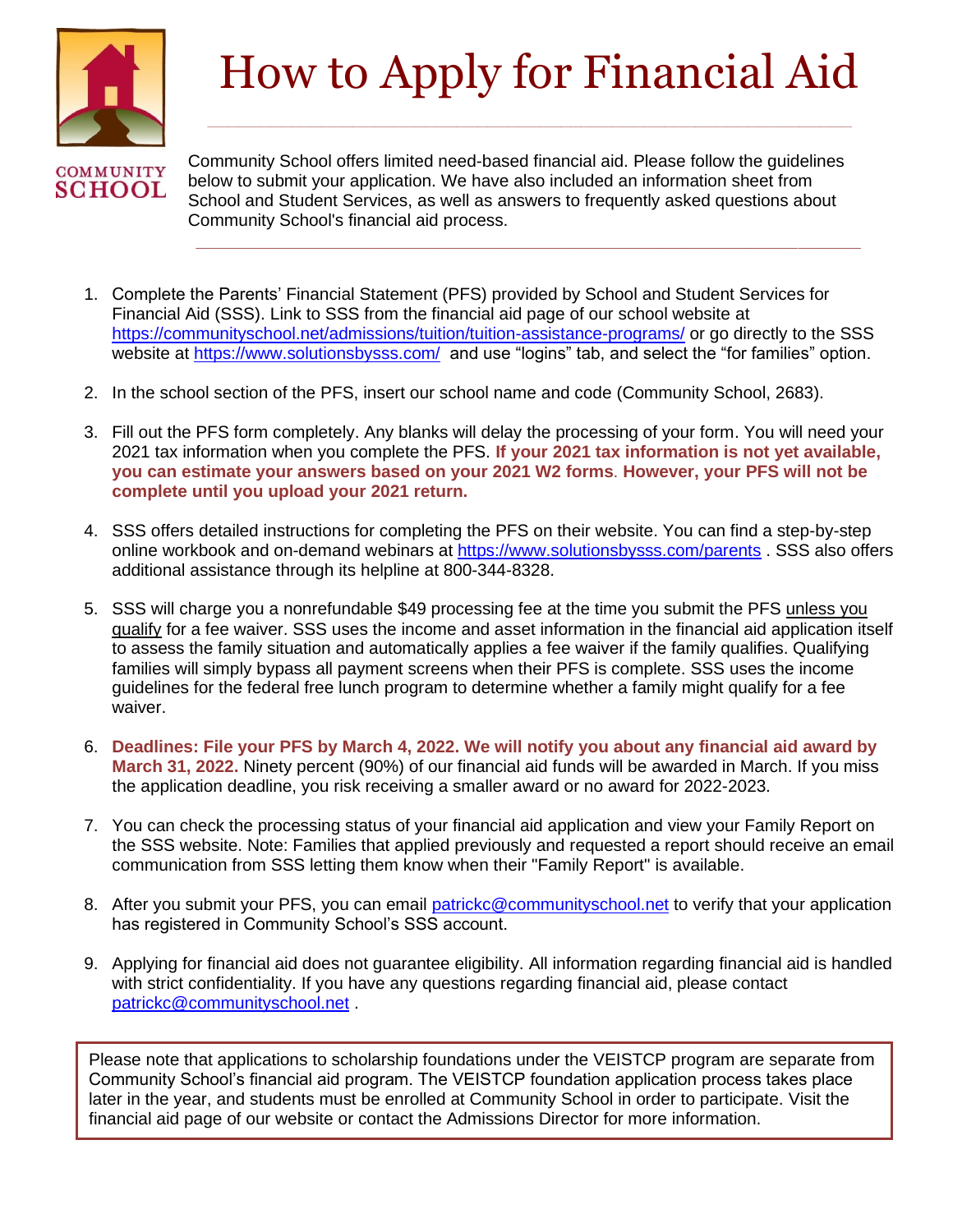### APPLYING FOR FINANCIAL AID FOR THE 2022-23 ACADEMIC YEAR

We partner with School and Student Services (SSS) in our financial aid process. To begin your financial aid application, you will complete SSS's Parents' Financial Statement (PFS).

The PFS is a comprehensive application that will take some time to complete. Give yourself the time you need by not waiting until the deadline to begin. You'll need your 2021 tax return before beginning the PFS. We also recommend that you review the wide range of materials that SSS has put together to help families with the financial aid process. They can be found at [solutionsbysss.com/parents.](http://solutionsbysss.com/parents)

**We will communicate our financial aid decision to you.** To make our decision, we use the information from the PFS as a starting point but also consider our school policy, practices, and available budget.



#### **HOW TO COMPLETE THE PARENTS' FINANCIAL STATEMENT (PFS) ONLINE**

- Beginning October 2, 2021, go to [https://sss.secure.force.com/familyportal.](https://sss.secure.force.com/familyportal)
- Create your PFS Online account with your email address and a password. If you applied for financial aid last year, simply login to the PFS Online as a Returning Family, using the email address and password you set up last year.
- Begin a PFS for Academic Year 2022-23. You can log out of the PFS Online at any time, then return later to complete it.
- After you have pressed submit, you'll be brought to a payment screen. The fee of \$49 is nonrefundable. Once your PFS is submitted, it cannot be withdrawn from the SSS system.
- After you pay for and submit your PFS, you'll have access in the PFS Online to a section called "My Documents." You can upload the additional documents we require there.

**HOW TO SUBMIT ADDITIONAL REQUIRED DOCUMENTS ONLINE**

- Prepare your documents to be uploaded. Make sure the documents are on your computer, each saved as a separate file. Remove any security or password protection from your document files.
- Return to the PFS Online and login.
- Select the Academic Year 2022-23 button.
- **•** From the PFS Online, click on the "My Documents" tab.
- **•** On the "My Documents" page, you will see an upload button or a hyperlink next to a specific document name in the "Required Documents" section of the PFS. Clicking either the upload button or a hyperlink will lead you through a series of steps allowing you to name, locate and save the file.
- Once you have uploaded a document, the date will appear in the "Date Uploaded" column within minutes of the upload. Some tax documents go through a verification process. It can take up to 48 hours for the verification process to complete.

If you wish to submit required documents by mail, send to School and Student Services, PO Box 449, Randolph, MA 02368-0449. For overnight service, use: SSS, Application Processing Center, 15 Dan Road, Suite 102, Canton, MA 02021. **If you need help completing the PFS, contact SSS customer service at (800) 344-8328.**

#### **HERE'S KEY INFORMATION YOU NEED TO KNOW ABOUT OUR SCHOOL AS YOU COMPLETE THE PFS:**

Our school's full name: **Community School** Our school's SSS code: **2683**

Contact information for our financial aid office: [patrickc@communityschool.net](mailto:patrickc@communityschool.net) or [admissions@communityschool.net](mailto:admissions@communityschool.net)

Due date for completing the PFS: **March 4, 2022** Due date for submitting additional documents (see below): **March 4, 2022**

Documents we require you to submit, in addition to the PFS: **Community School requires additional documents.**

\_XX\_\_ 2021 1040 Tax Return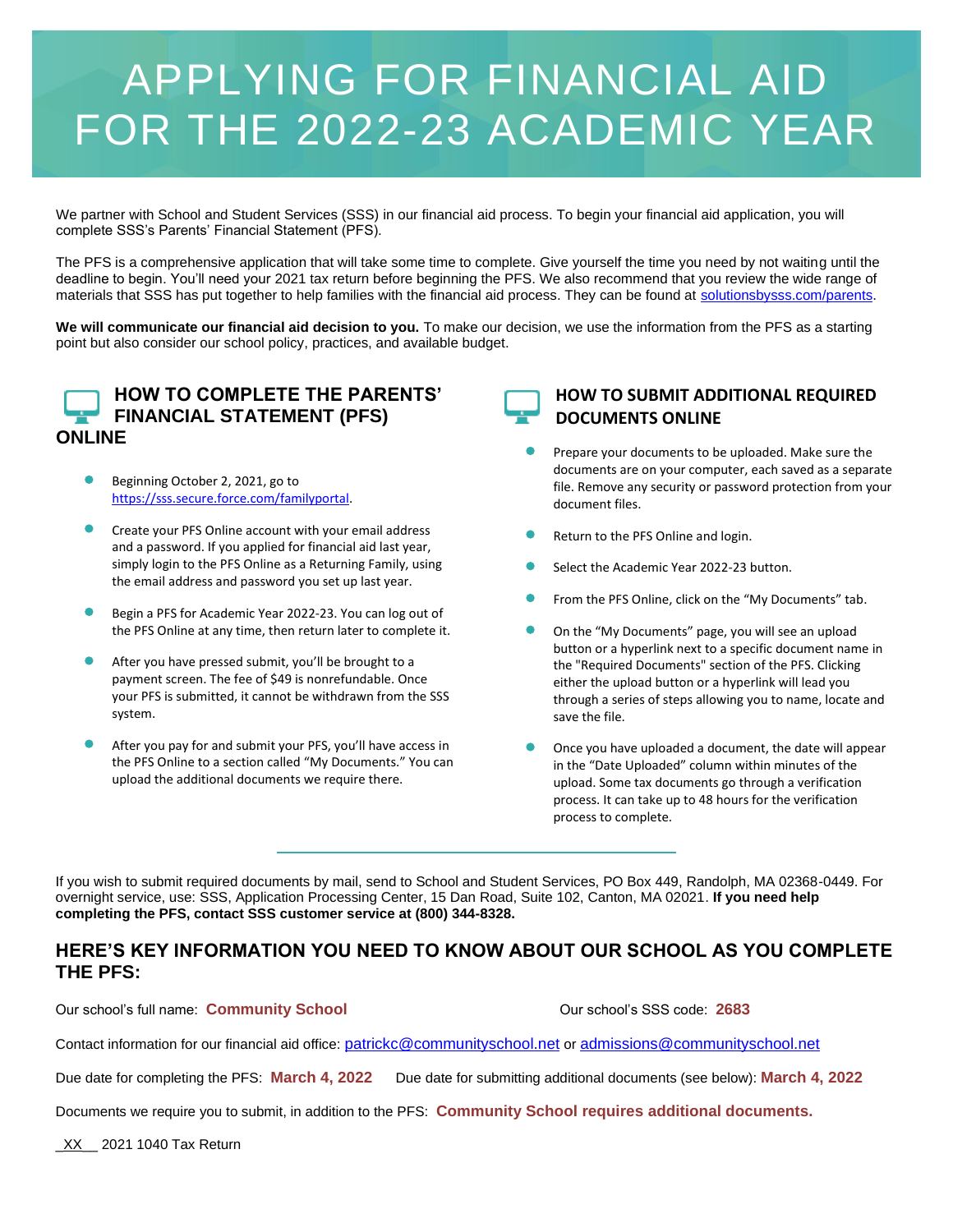

## Need-Based Tuition Assistance

# **\_\_\_\_\_\_\_\_\_\_\_\_\_\_\_\_\_** Frequently Asked Questions

SCHOOL<br>Financing a private education can be challenging, so we are proud that 40-50% of our students benefit from<br>makes of hilling angle was also entertained and the many families are assisted we limit the conservator and reduced tuition each year. In order to assist as many families as possible, we limit the amount of need-based assistance available per student.

- We do not award any merit scholarships, full scholarships or sibling discounts for tuition.
- We do not award financial aid for before and after school charges or homeschool enrichment classes.
- Only students who have applied for admission will be considered for tuition assistance.
- Typical awards range from 15-25% of demonstrated need, but may be higher based on available funding and special circumstances.
- For families that meet the qualifications, additional scholarship funds may be available from a VEISTCP foundation. Ask the Admissions Director for more information.

#### Will financial aid decisions influence my child's acceptance to Community School?

We do not consider financial need when making an admissions decision. However, we strongly encourage parents to carefully consider their financial situation and ability to pay tuition before applying for admission.

#### How much financial aid is available?

We have a set financial aid budget each year, and we distribute the funds as equitably as possible among all qualified students. In recent years, most individual grants ranged from 15% to 25% of the student's demonstrated need. This means that even families with high levels of need may be expected to pay most of the tuition bill from their own financial resources. Please keep in mind the following general guidelines:

- The more families that qualify for aid school-wide, the smaller the individual awards.
- Families that are re-enrolling receive priority and slightly larger awards than new families.
- Late applicants may receive smaller awards.

#### How do you determine eligibility for financial aid?

Financial aid is need based. We use School and Student Services for Financial Aid, a service of the National Association for Independent Schools, to process financial aid applications and provide us with a "need analysis" for each family. The "need analysis" is based on income, expenses, and family assets and includes an expected family contribution toward tuition. We use our financial aid grants to help families close some of the gap between the expected family contribution and the total cost of tuition.

#### What is the process for applying for financial aid?

| January 1 – March | Complete the School and Student Services (SSS) Parents' Financial Statement<br>(PFS). You can link from the financial aid page on our website to the SSS website.<br>You will need all of your income tax information from the tax year just ended. You<br>must include our school code (2683) on the PFS. SSS charges a processing fee for<br>on-line submissions. Your information will be held in strict confidentiality.<br>Notify the Admissions Director when you file the PFS so that we can make sure that<br>2)<br>we receive your application. |
|-------------------|----------------------------------------------------------------------------------------------------------------------------------------------------------------------------------------------------------------------------------------------------------------------------------------------------------------------------------------------------------------------------------------------------------------------------------------------------------------------------------------------------------------------------------------------------------|
| March 15-March 31 | You will receive a letter from the Administrative Director with the results of the financial<br>aid decision. If you receive an award, we will enclose a Financial Aid Award Agreement.                                                                                                                                                                                                                                                                                                                                                                  |
| March 31-April 16 | Return the signed Financial Aid Award Agreement to the Administrative Director.                                                                                                                                                                                                                                                                                                                                                                                                                                                                          |